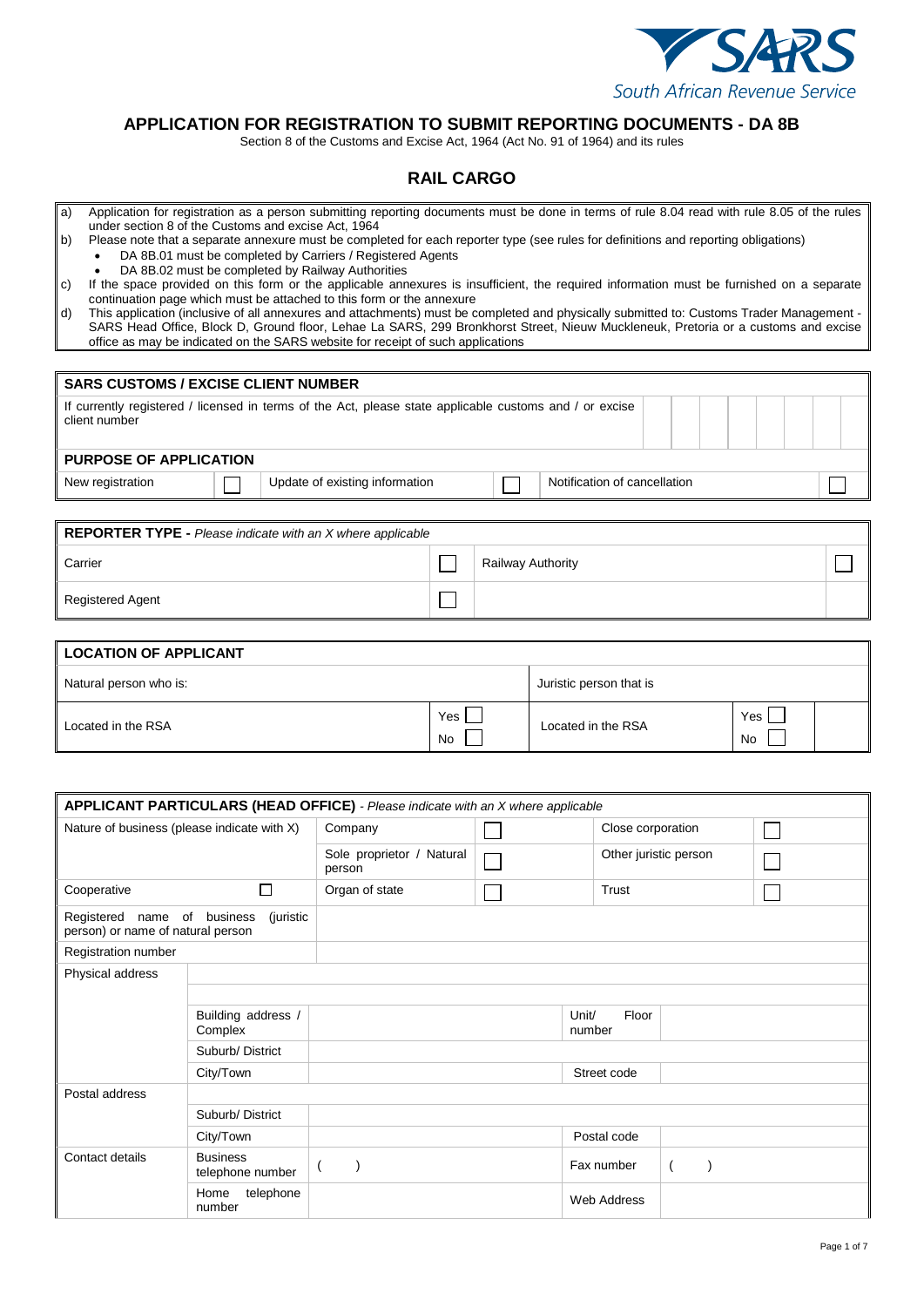|                                           | e-mail<br><b>Business</b><br>address |                |  |  |
|-------------------------------------------|--------------------------------------|----------------|--|--|
|                                           |                                      |                |  |  |
| <b>CONTACT PERSON AT MANAGEMENT LEVEL</b> |                                      |                |  |  |
| Name                                      |                                      | Surname        |  |  |
| Designation/<br>Capacity                  |                                      | E-mail address |  |  |
| ID type                                   |                                      | Citizenship    |  |  |
| Telephone number                          |                                      | Fax number     |  |  |

|                         | <b>SOUTH AFRICAN BANK ACCOUNT DETAILS</b>                                                                              |  |  |  |         |  |         |               |                             |  |               |  |
|-------------------------|------------------------------------------------------------------------------------------------------------------------|--|--|--|---------|--|---------|---------------|-----------------------------|--|---------------|--|
|                         | Bank account number:                                                                                                   |  |  |  |         |  |         |               |                             |  |               |  |
|                         | Mark if you do not have a South African bank account<br>and are using a South African bank account of a third<br>party |  |  |  |         |  |         |               |                             |  |               |  |
| Branch name:            |                                                                                                                        |  |  |  |         |  | number: | <b>Branch</b> |                             |  |               |  |
| Bank name:              |                                                                                                                        |  |  |  | Cheque: |  |         | Savings:      | $\mathcal{L}_{\mathcal{A}}$ |  | Transmission: |  |
| Account holder<br>name: |                                                                                                                        |  |  |  |         |  |         |               |                             |  |               |  |

# **AUTHORISED OFFICER**  I / We (name of person(s) authorised to act on behalf of juristic person) - (1)\_\_\_\_\_\_\_\_\_\_\_\_\_\_\_\_\_\_\_\_\_\_\_\_\_\_\_ ID No.\_\_\_\_\_\_\_\_\_\_\_\_\_\_\_\_\_\_\_\_\_\_\_\_\_\_\_\_\_\_\_\_\_\_ Capacity/ Designation \_\_\_\_\_\_\_\_\_\_\_\_\_\_\_\_\_\_\_\_\_\_\_\_\_ (2) Capacity/ Designation (2) \_\_\_\_\_\_\_\_\_\_\_\_\_\_\_\_\_\_\_\_\_\_\_\_\_ being duly authorized thereto by virtue of – (a) \* a resolution passed at a meeting of the Board of Directors held \_\_\_\_\_\_\_\_\_\_\_\_\_\_\_\_\_on the \_\_\_\_\_\_\_\_\_\_\_\_\_\_\_\_\_\_\_\_day of \_\_\_\_\_\_\_\_\_\_\_\_\_\_\_\_\_\_\_\_\_\_\_\_\_\_\_\_\_\_\_\_\_\_ccyy\_\_\_\_\_\_\_\_\_\_\_\_\_; or (b) \* express consent in writing of all the members of the close corporation; or (c) \* express consent in writing of a person responsible for the management of any other type of juristic person \_\_\_\_\_\_\_\_\_\_\_\_\_\_\_\_\_\_\_\_\_\_\_\_\_\_\_\_\_\_\_\_\_\_(please state name) hereby apply for registration to submit reporting documents **DOCUMENTS IN SUPPORT OF APPLICATION** (a) Registration certificate of business – as issued by the Companies and Intellectual Property Commission (CIPC) in respect of the applicant (b) Resolution / consent or authority to act on behalf of the relevant juristic person (c) Identity / Passport documents of • Individual • Close Corporation – all the members • Company – all the Directors, including the Managing Director and Financial Director

- Other juristic person the person responsible for the management of the juristic person
- (d) DA 185D in respect of Registered Agent of a carrier not located in the Republic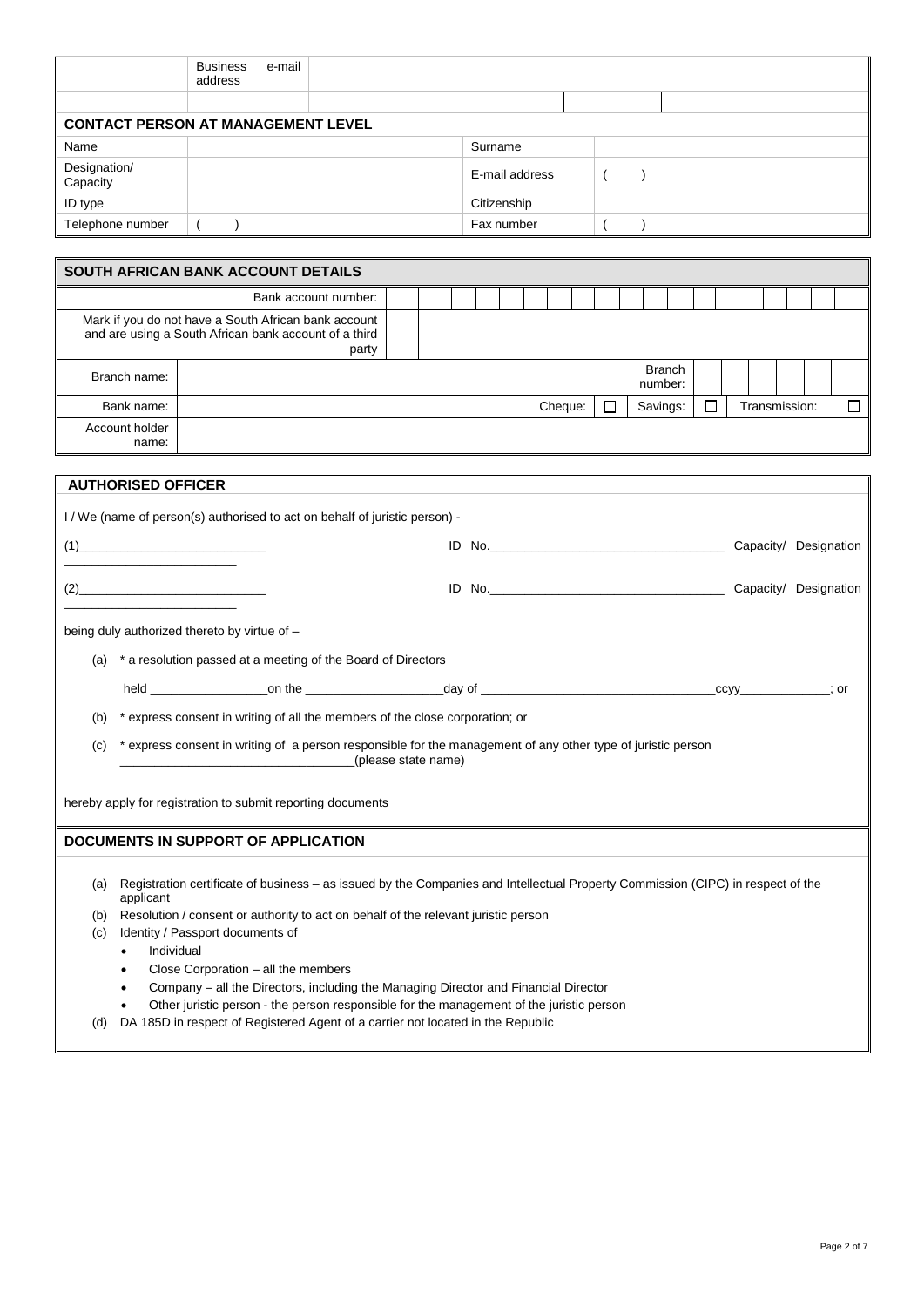|                                            | DECLARATION BY APPLICANT OR AUTHORISED OFFICER ON BEHALF OF APPLICANT THAT IS A JURISTIC PERSON                                   |              |  |  |  |  |  |  |  |  |
|--------------------------------------------|-----------------------------------------------------------------------------------------------------------------------------------|--------------|--|--|--|--|--|--|--|--|
|                                            | I for the *Carrier / *Registered Agent / *Railway Authority / hereby-                                                             |              |  |  |  |  |  |  |  |  |
| a)                                         | apply to be registered for the purpose of submitting reporting documents;                                                         |              |  |  |  |  |  |  |  |  |
| b)                                         | declare that the particulars in this application and all annexures are true and correct; and                                      |              |  |  |  |  |  |  |  |  |
| undertake to-<br>C)                        |                                                                                                                                   |              |  |  |  |  |  |  |  |  |
| (i)<br>application; and                    | inform the South African Revenue Service promptly in accordance with the rules of any changes in the particulars furnished in the |              |  |  |  |  |  |  |  |  |
|                                            | (ii) comply with customs and excise laws and procedures                                                                           |              |  |  |  |  |  |  |  |  |
| Delete whichever is not applicable         |                                                                                                                                   |              |  |  |  |  |  |  |  |  |
| Initials and Surname:                      |                                                                                                                                   | I.D. number: |  |  |  |  |  |  |  |  |
| Capacity / Designation<br>(Director, etc): | Signature:                                                                                                                        |              |  |  |  |  |  |  |  |  |
| Place:                                     |                                                                                                                                   | Date:        |  |  |  |  |  |  |  |  |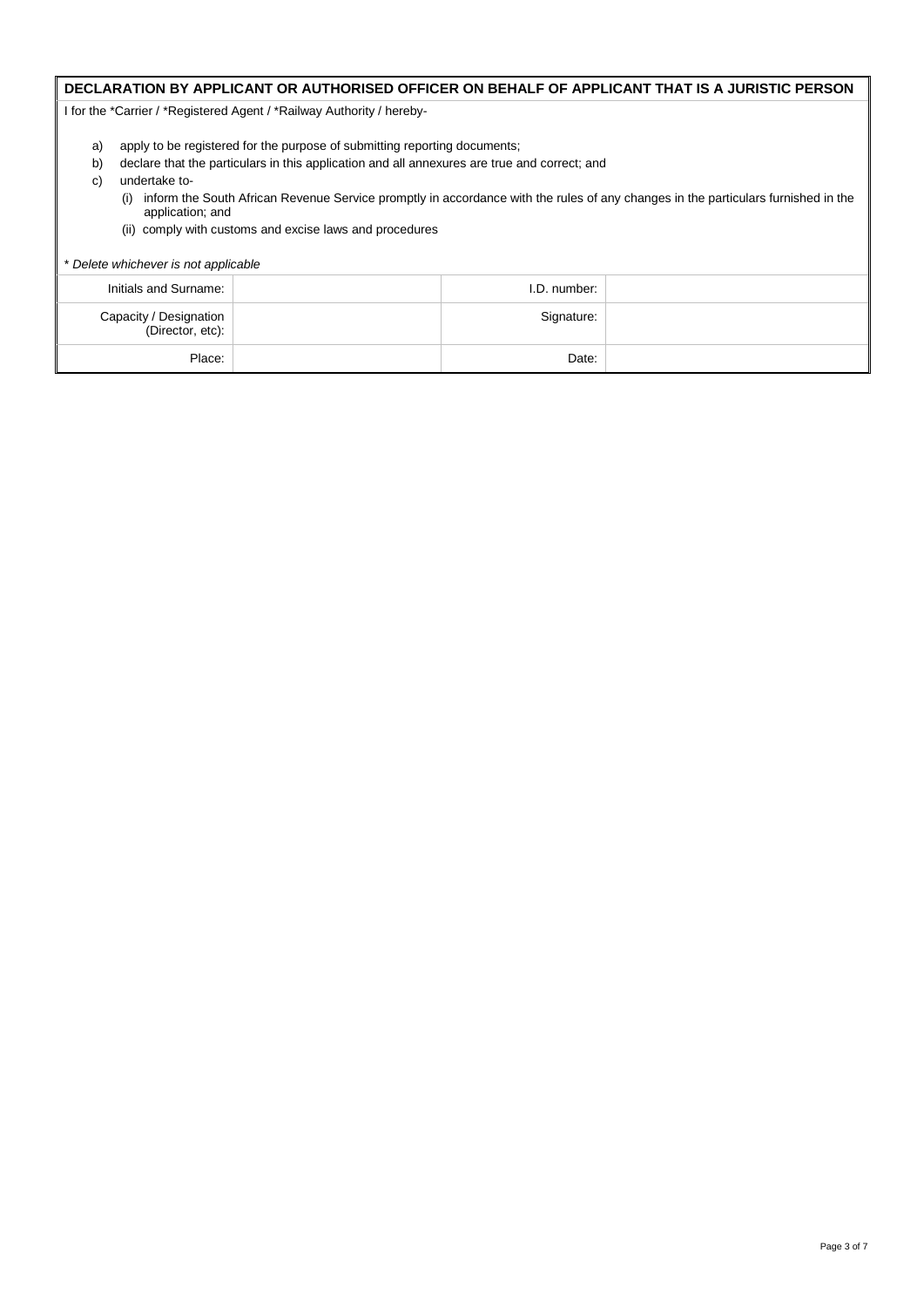

## **RAIL CARRIER / REGISTERED AGENT – DA 8B.01**

| <b>CARRIER DETAILS</b>                                                                       |                                                                                                                                                           |  |  |  |  |  |  |  |  |
|----------------------------------------------------------------------------------------------|-----------------------------------------------------------------------------------------------------------------------------------------------------------|--|--|--|--|--|--|--|--|
| Carrier name                                                                                 |                                                                                                                                                           |  |  |  |  |  |  |  |  |
|                                                                                              | Carrier code assigned by international body<br>(i.e. Bureau International des Containers (BIC) or Standard Carrier Alpha Code (SCAC) Code, as applicable) |  |  |  |  |  |  |  |  |
| If currently licensed with SARS,<br>please state applicable customs and excise client number |                                                                                                                                                           |  |  |  |  |  |  |  |  |

| <b>REGISTERED AGENT DETAILS</b>                                                                |                                                                                 |  |  |  |               |  |
|------------------------------------------------------------------------------------------------|---------------------------------------------------------------------------------|--|--|--|---------------|--|
| Agent name                                                                                     |                                                                                 |  |  |  |               |  |
| If currently registered with SARS,<br>please state applicable customs and excise client number |                                                                                 |  |  |  |               |  |
|                                                                                                | Name(s) of carriers not located in the Republic represented by Registered Agent |  |  |  | Carrier codes |  |
|                                                                                                |                                                                                 |  |  |  |               |  |
| $\overline{2}$ .                                                                               |                                                                                 |  |  |  |               |  |
| 3.                                                                                             |                                                                                 |  |  |  |               |  |
| -4.                                                                                            |                                                                                 |  |  |  |               |  |
| -5.                                                                                            |                                                                                 |  |  |  |               |  |
| 6.                                                                                             |                                                                                 |  |  |  |               |  |

| <b>APPLICANT'S BRANCH OFFICE ADDRESSES</b>                                                                                             |                                        |  |                                 |  |  |  |  |  |  |
|----------------------------------------------------------------------------------------------------------------------------------------|----------------------------------------|--|---------------------------------|--|--|--|--|--|--|
| Details of all Branch offices must be reflected<br>1.<br>Details of Head offices that submit reports must also be reflected here<br>2. |                                        |  |                                 |  |  |  |  |  |  |
| <b>BRANCH OFFICE PARTICULARS</b>                                                                                                       |                                        |  |                                 |  |  |  |  |  |  |
| Branch office name                                                                                                                     |                                        |  |                                 |  |  |  |  |  |  |
| Physical address                                                                                                                       |                                        |  |                                 |  |  |  |  |  |  |
|                                                                                                                                        |                                        |  |                                 |  |  |  |  |  |  |
|                                                                                                                                        | <b>Building</b><br>address:<br>Complex |  | Floor<br>Unit/<br>number        |  |  |  |  |  |  |
|                                                                                                                                        | Suburb/District                        |  |                                 |  |  |  |  |  |  |
|                                                                                                                                        | City/Town                              |  | Street code                     |  |  |  |  |  |  |
| Postal address                                                                                                                         |                                        |  |                                 |  |  |  |  |  |  |
|                                                                                                                                        | Suburb / District                      |  |                                 |  |  |  |  |  |  |
|                                                                                                                                        | City/Town                              |  | Postal code                     |  |  |  |  |  |  |
| Contact details                                                                                                                        | <b>Business</b><br>telephone number    |  | Fax<br>$\overline{ }$<br>number |  |  |  |  |  |  |
|                                                                                                                                        | <b>Business</b><br>-mail<br>address    |  |                                 |  |  |  |  |  |  |
| Contact person                                                                                                                         | Name                                   |  | Surname                         |  |  |  |  |  |  |
| at management level                                                                                                                    | Designation/<br>Capacity               |  | E-mail address                  |  |  |  |  |  |  |
|                                                                                                                                        | ID type                                |  | Citizenship                     |  |  |  |  |  |  |
|                                                                                                                                        | Telephone<br>number                    |  | Fax<br>number                   |  |  |  |  |  |  |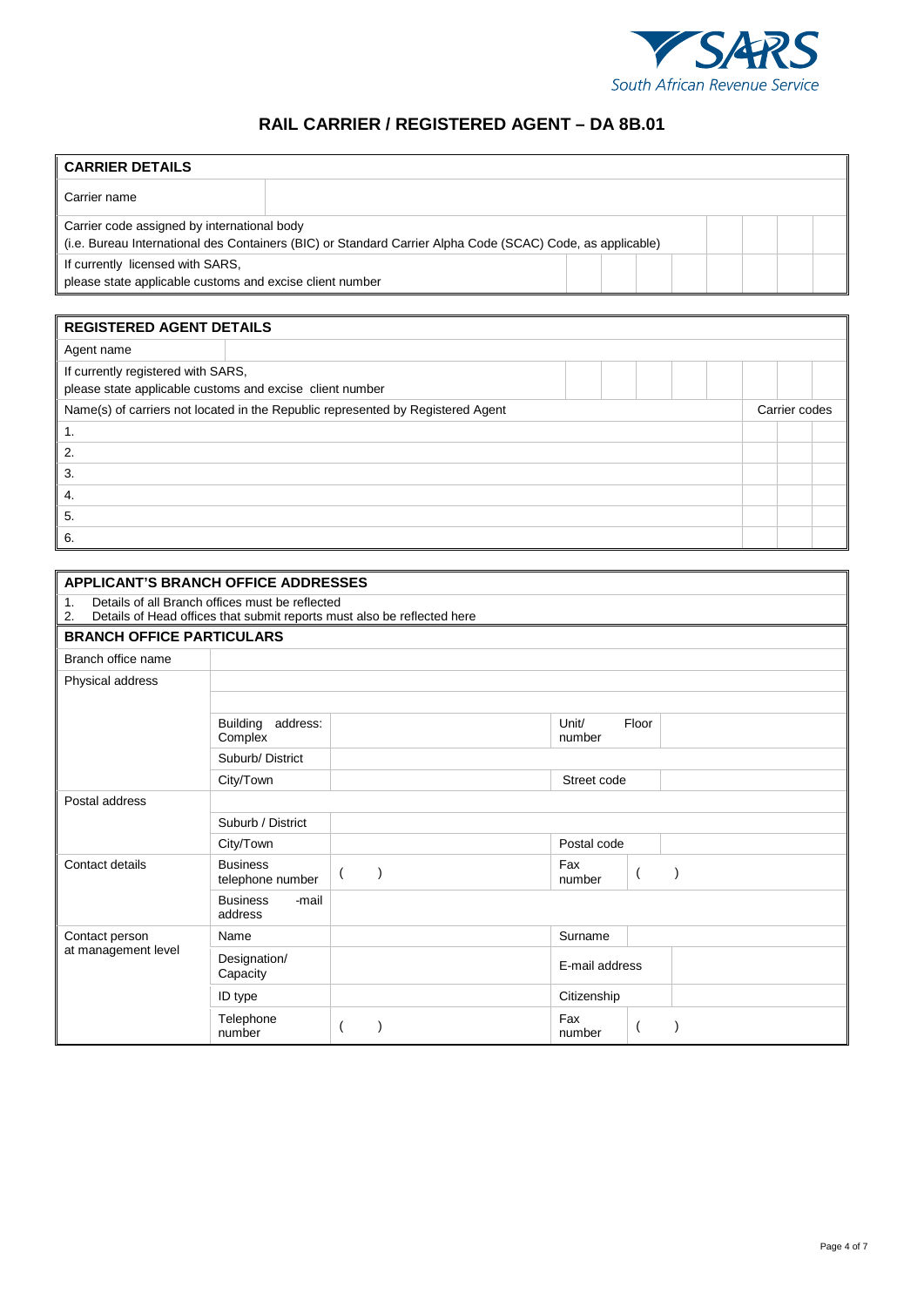| <b>APPLICANT'S BRANCH OFFICE ADDRESSES</b> |                                                 |                                                                         |                                 |  |
|--------------------------------------------|-------------------------------------------------|-------------------------------------------------------------------------|---------------------------------|--|
| 1.<br>2.                                   | Details of all Branch offices must be reflected | Details of Head offices that submit reports must also be reflected here |                                 |  |
| <b>BRANCH OFFICE PARTICULARS</b>           |                                                 |                                                                         |                                 |  |
| Branch office name                         |                                                 |                                                                         |                                 |  |
| Physical address                           |                                                 |                                                                         |                                 |  |
|                                            |                                                 |                                                                         |                                 |  |
|                                            | address;<br><b>Building</b><br>Complex          |                                                                         | Unit/<br>Floor<br>number        |  |
|                                            | Suburb/District                                 |                                                                         |                                 |  |
|                                            | City/Town                                       |                                                                         | Street code                     |  |
| Postal address                             |                                                 |                                                                         |                                 |  |
|                                            | Suburb/District                                 |                                                                         |                                 |  |
|                                            | City/Town                                       |                                                                         | Postal code                     |  |
| Contact details                            | <b>Business</b><br>telephone No.                |                                                                         | Fax<br>$\overline{ }$<br>number |  |
|                                            | <b>Business</b><br>e-mail<br>address            |                                                                         |                                 |  |
| Contact person                             | Name                                            |                                                                         | Surname                         |  |
| at management level                        | Designation<br>Capacity                         |                                                                         | E-mail address                  |  |
|                                            | ID type                                         |                                                                         | Citizenship                     |  |
|                                            | Telephone<br>number                             |                                                                         | Fax<br>number                   |  |

| <b>APPLICANT'S BRANCH OFFICE ADDRESSES</b> |                                                                                                                            |                |                         |  |  |  |  |  |  |  |
|--------------------------------------------|----------------------------------------------------------------------------------------------------------------------------|----------------|-------------------------|--|--|--|--|--|--|--|
| 1.<br>2.                                   | Details of all Branch offices must be reflected<br>Details of Head offices that submit reports must also be reflected here |                |                         |  |  |  |  |  |  |  |
|                                            | <b>BRANCH OFFICE PARTICULARS</b>                                                                                           |                |                         |  |  |  |  |  |  |  |
| Branch office name                         |                                                                                                                            |                |                         |  |  |  |  |  |  |  |
| Physical address                           |                                                                                                                            |                |                         |  |  |  |  |  |  |  |
|                                            |                                                                                                                            |                |                         |  |  |  |  |  |  |  |
|                                            | Building Address /<br>Complex                                                                                              |                | Floor<br>Unit<br>number |  |  |  |  |  |  |  |
|                                            | Suburb / District                                                                                                          |                |                         |  |  |  |  |  |  |  |
|                                            | City/Town                                                                                                                  |                | Street code             |  |  |  |  |  |  |  |
| Postal address                             |                                                                                                                            |                |                         |  |  |  |  |  |  |  |
|                                            | Suburb / District                                                                                                          |                |                         |  |  |  |  |  |  |  |
|                                            | City/Town                                                                                                                  |                | Postal code             |  |  |  |  |  |  |  |
| Contact details                            | <b>Business</b><br>telephone number                                                                                        | $\overline{ }$ | Fax<br>number           |  |  |  |  |  |  |  |
|                                            | <b>Business</b><br>e-mail<br>address                                                                                       |                |                         |  |  |  |  |  |  |  |
| Contact person                             | Name                                                                                                                       |                | Surname                 |  |  |  |  |  |  |  |
| at management level                        | Designation<br>$\prime$<br>Capacity                                                                                        |                | E-mail address          |  |  |  |  |  |  |  |
|                                            | ID type                                                                                                                    |                | Citizenship             |  |  |  |  |  |  |  |
|                                            | Telephone<br>number                                                                                                        |                | Fax<br>number           |  |  |  |  |  |  |  |

*\* Please add continuation pages as required*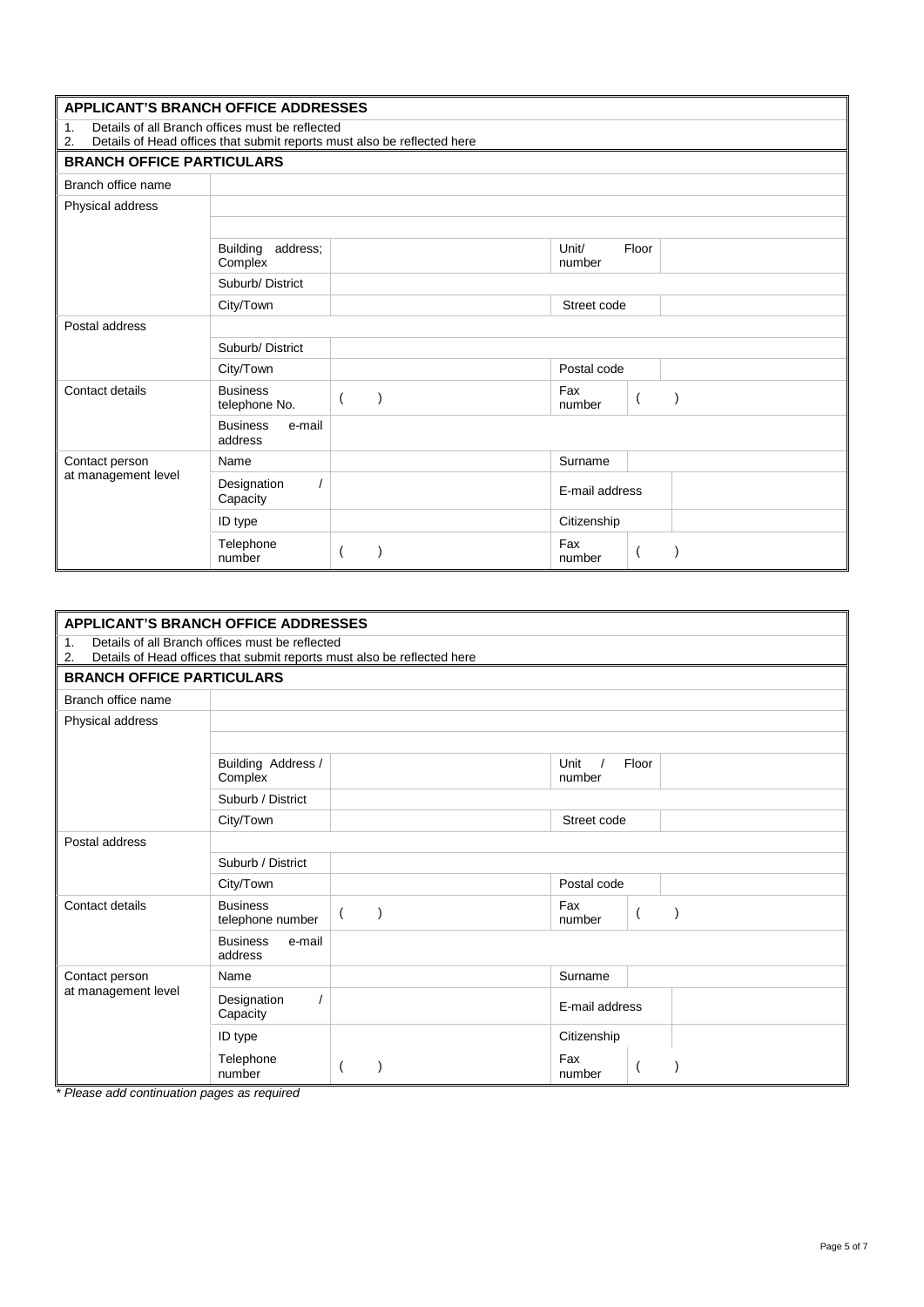

### **RAILWAY AUTHORITY – DA 8B.02**

| <b>APPLICANT DETAILS</b> |  |
|--------------------------|--|
| Railway authority name   |  |
|                          |  |

| <b>RAIL STATION PARTICULARS</b>       |                                           |                                         |                                                     |
|---------------------------------------|-------------------------------------------|-----------------------------------------|-----------------------------------------------------|
| Railway station / Siding<br>name      |                                           | Rail station<br>$\prime$<br>Siding code | <b>SARS</b> facility<br>code                        |
| Physical address                      |                                           |                                         |                                                     |
|                                       |                                           |                                         |                                                     |
|                                       | Building address /<br>Complex             |                                         | Floor<br>Unit<br>$\overline{\phantom{a}}$<br>number |
|                                       | Suburb / District                         |                                         |                                                     |
|                                       | City/Town                                 |                                         | Street code                                         |
| Postal address                        |                                           |                                         |                                                     |
|                                       | Suburb / District                         |                                         |                                                     |
|                                       | City/Town                                 |                                         | Postal code                                         |
| Contact details                       | <b>Business</b><br>telephone number       | $\overline{ }$                          | Fax<br>$\overline{ }$<br>number                     |
|                                       | <b>Business</b><br>e-mail<br>address      |                                         |                                                     |
| Contact person<br>at management level | Name                                      |                                         | Surname                                             |
|                                       | Designation<br>$\overline{1}$<br>Capacity |                                         | E-mail Address                                      |
|                                       | ID type                                   |                                         | Citizenship                                         |
|                                       | Telephone<br>number                       |                                         | Fax<br>number                                       |

| <b>RAIL STATION PARTICULARS</b>       |                                      |          |                                           |                                     |                              |
|---------------------------------------|--------------------------------------|----------|-------------------------------------------|-------------------------------------|------------------------------|
| Railway station / Siding<br>name      |                                      |          | Rail station<br>$\sqrt{ }$<br>Siding code |                                     | <b>SARS</b> facility<br>code |
| Physical address                      |                                      |          |                                           |                                     |                              |
|                                       | Building address /<br>Complex        |          |                                           | Floor<br>Unit<br>$\prime$<br>number |                              |
|                                       | Suburb / District                    |          |                                           |                                     |                              |
|                                       | City/Town                            |          |                                           | Street code                         |                              |
| Postal address                        |                                      |          |                                           |                                     |                              |
|                                       | Suburb / District                    |          |                                           |                                     |                              |
|                                       | City/Town                            |          |                                           | Postal code                         |                              |
| Contact details                       | <b>Business</b><br>telephone number  | $\left($ |                                           | Fax<br>number                       |                              |
|                                       | e-mail<br><b>Business</b><br>address |          |                                           |                                     |                              |
| Contact person<br>at management level | Name                                 |          |                                           | Surname                             |                              |
|                                       | Designation<br>$\prime$<br>Capacity  |          |                                           | E-mail address                      |                              |
|                                       | ID type                              |          |                                           | Citizenship                         |                              |
|                                       | Telephone<br>number                  |          |                                           | Fax<br>number                       |                              |

*\* Please add continuation pages as required*